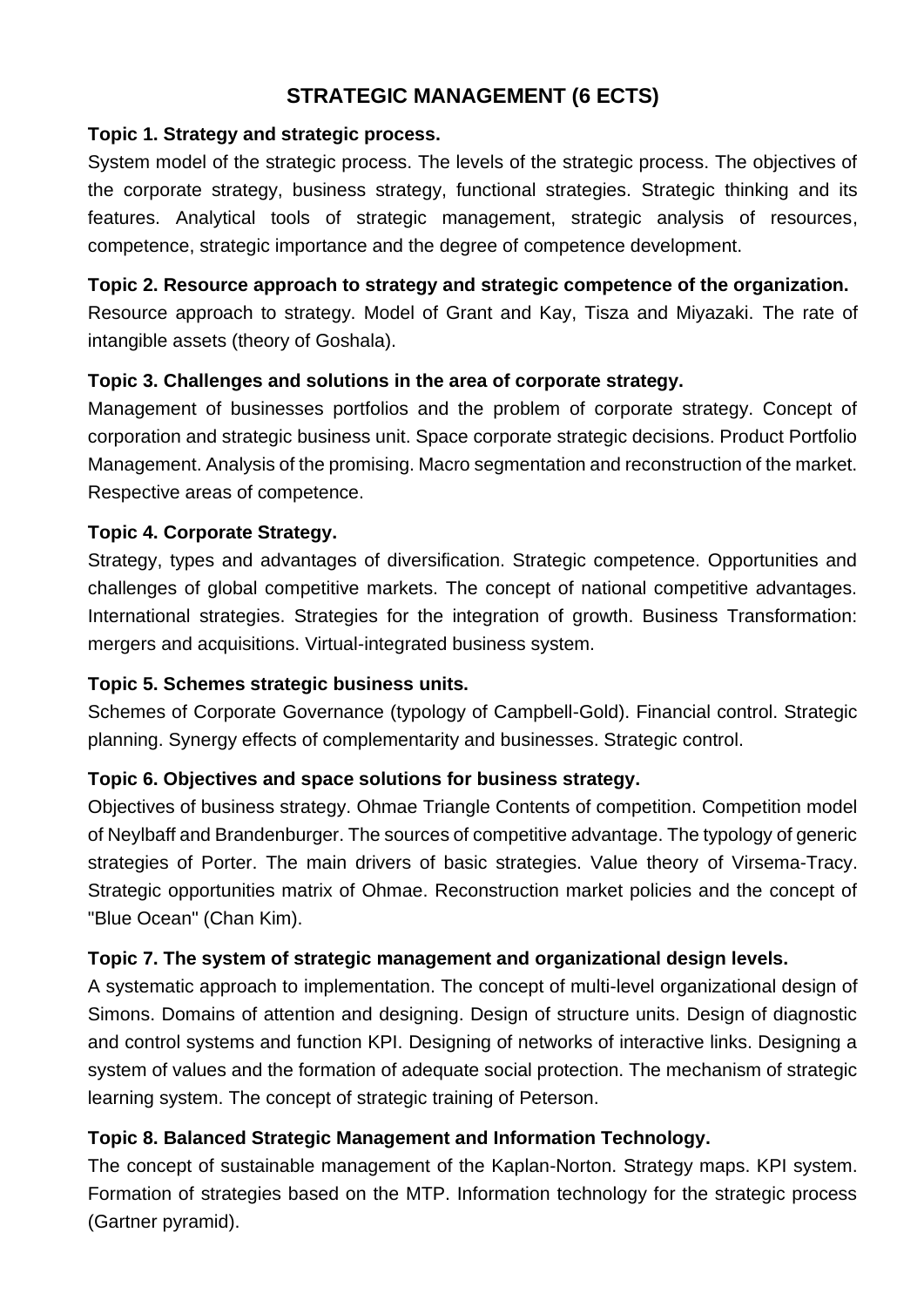# **WORLD ECONOMY (6 ECTS)**

#### **Topic 1. World economy and its structure.**

World economy and its subject. Multinational corporations. Index of economic development of world countries. Countries competitiveness. Organization for Economic Cooperation and Development (OECD). "Triad" regions. "The Group of 7". International division of labor.

#### **Topic 2. Globalization of world economy.**

The concept of globalization. The ratio of the concepts "integration", "internationalization", "globalization". Global problems of the world economy.

## **Topic 3. Resource potential of world economy.**

Natural resources and its role. Limitations of mineral resources. Human resources of the world economy. Scientific and technical potential of the world economy.

#### **Topic 4. Sectoral structure of the world economy.**

Industry. Agriculture. Agro-industrial complex. Construction. World transport. Industrial infrastructure. Non-productive infrastructure (services).

#### **Topic 5. Economy of industrialized countries.**

Industrialized countries (IC): US, EU, Japan. Economic development model in IC.

#### **Module 6. Developing economies.**

Newly industrialized country. OPEC countries. Countries with an average level of development. Least developed countries. BRIC countries. PRC. CIS economies.

## **Topic 7. Classical and modern theories of international trade.**

Theories: Adam Smith's, David Ricardo's, Heckscher-Ohlin's, M. Porter's, "Leontief's paradox", "Dutch disease", Nanotechnology theory, "technology gap", "International product life cycle".

## **Topic 8. Foreign trade and international trade policy.**

Autarchy and open economy. International trade policy. GATT. WTO. Free-trade zone. The Customs union. Collective protectionism. Regional trade and economic alliances and agreements. Customs and tariff regulation of foreign trade.

## **Topic 9. International trade in goods and services.**

The concept of international technological exchange (ITE).

## **Topic 10. International migration of capital.**

International capital market. Russia and international migration of capital.

## **Topic 11. International labor migration.**

Emigration and immigration; "brain drain". The consequences.

## **Topic 12. World economic integration.**

Economic integration. Common market. Economic and Monetary Union. The effect of trade creation. The effect of trade diversion. ECSC. European Economic Community. European Union: euro; euro-zone. NAFTA. MERCOSUR. ASEAN. APEC. Integration of African countries. Nature and types. Integration of the former Soviet Union. CIS. EEC.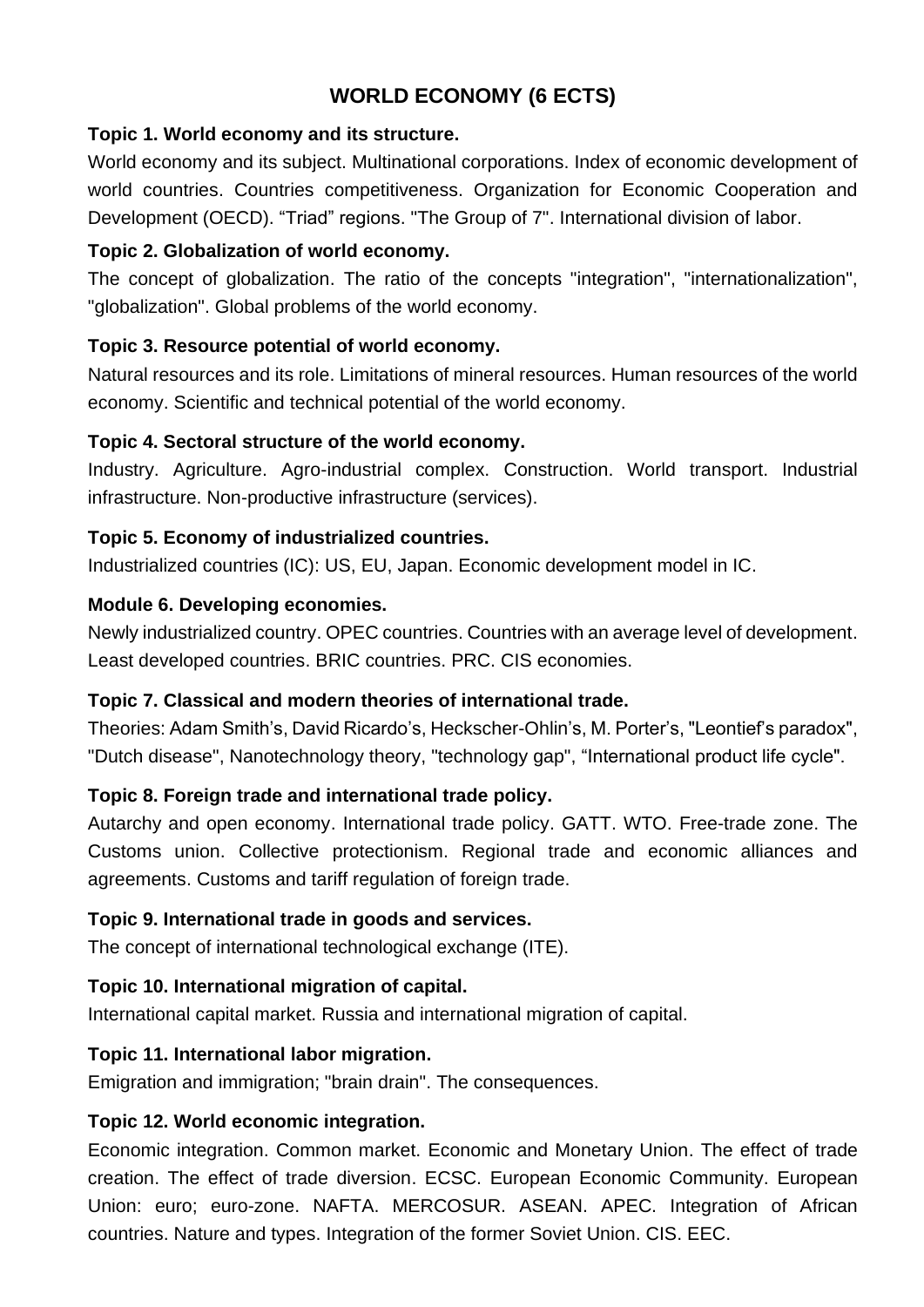# **MANAGERIAL DECISION TAKING METHODS (6 ECTS)**

#### **Topic 1. Theoretical aspects of the decision-making theory.**

The concept of the term «Decision». Personal and business decisions (expert and managerial decisions). The role of decision making in corporate governance. Functions of management and decision-making as a linking process. Experience of European researchers. Psychological theory of decision-making: its functions and objects. Normative theory of decision-making: conception of profit maximization and conception of limited rationality.

#### **Topic 2. Managerial decisions and its characteristics.**

Typology of managerial decisions. Stages of organization of managerial decisions. Types of managing behavior. Responsibility of decision-making process participants. Factors influencing the decision-making process.

#### **Topic 3. Uncertainty and risk in the process of decision-making.**

Concept of uncertainty, risk, insecurity. Classification of uncertain factors. Kinds of risks. Risk management. Methods of risk management. Risk rate and risk quantitative assessment.

#### **Topic 4. Stages of managerial decision making in a rational method.**

Concept and technology of decision making. Situation analysis. Identification of problem and its reasons. Classification of problems. Formulating a decision-making objective. Objective requirements. Objective tree. Choice restrictions and criteria. Quantity and quality rates. Main requirements for list of choice criteria. Development of alternatives. Idea search methods. Rates typology. Choice of an alternative. Methods of decision-making. Decision tree. Decision implementation. Procedure of decision coordination and approval. Implementation management. Control and assessment of problem-solving results.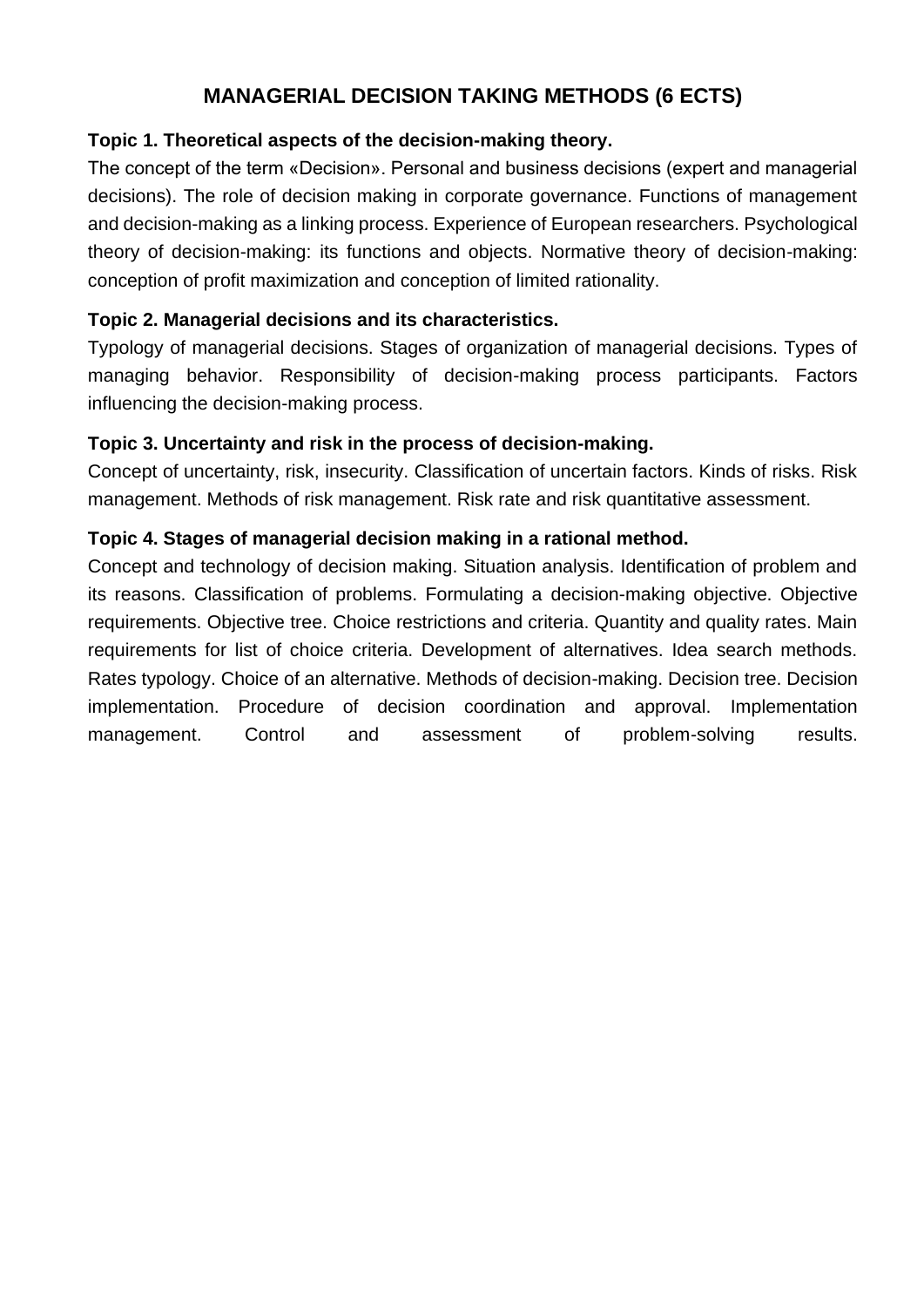# **RESEARCH METHODS (6 ECTS)**

#### **Topic 1. General ideas about the methodology of science.**

Introduction. Research activities and its characteristics. Scientific schools. Definition, tasks, levels and functions. Methodological principles of scientific research. Methodology and antimethodology. General scientific, private and specific methodology. The main methodological approaches.

#### **Topic 2. Theory, method and technique.**

Theory as a form of knowledge: functions, structure, types. Criteria of the truth. The principles of building a theory. The method of scientific knowledge: essence, content, basic characteristics. The concept of "methodology." Selection, modification and development of the methodology. The problem of the relationship of theory, method and methodology.

#### **Topic 3. Classical and postclassical paradigm of science.**

Science as a special kind of cognitive activity. The concept of "paradigm." Paradigm and the scientific community. The role of the paradigm in scientific knowledge. The paradigm's structure. The essence and content of the classical paradigm of science.

#### **Topic 4. The relationship of the subject and method.**

Classification of research methods. Research and diagnosis. The concept of "subject". The principles of the choice of research methods. The concept of "classification". Classification of research methods. General methods.

#### **Topic 5. Requirements for reliability, validity and sensitivity of the applied methods.**

Ways to present data. Statistical and sociological tables. Types of tables. Rules for designing tables. The main elements of the table. The technique of creating and editing tables. A graphical representation of the data. Bar chart. Diagram.

## **Topic 6. General characteristics of the methods of scientific and pedagogical research.**

The procedure and technology for using various methods of scientific and pedagogical research (independent work). The survey and its types. Methodology and technology of interviews. Observation. The role of introspection in the study. Experiment and its types. Projective methods. Data analysis. Interpretation of the received data. Types of interpretations.

## **Topic 7. Organization of experimental work in educational institutions.**

Technology for opening an experimental site on the basis of a general educational institution. Development of the Experiment Program. Research topic. Technologies for introducing research results into practice. Forms for presenting experimental results. Development of a report to a scientific and practical conference, preparation for the publication of scientific articles, teaching materials.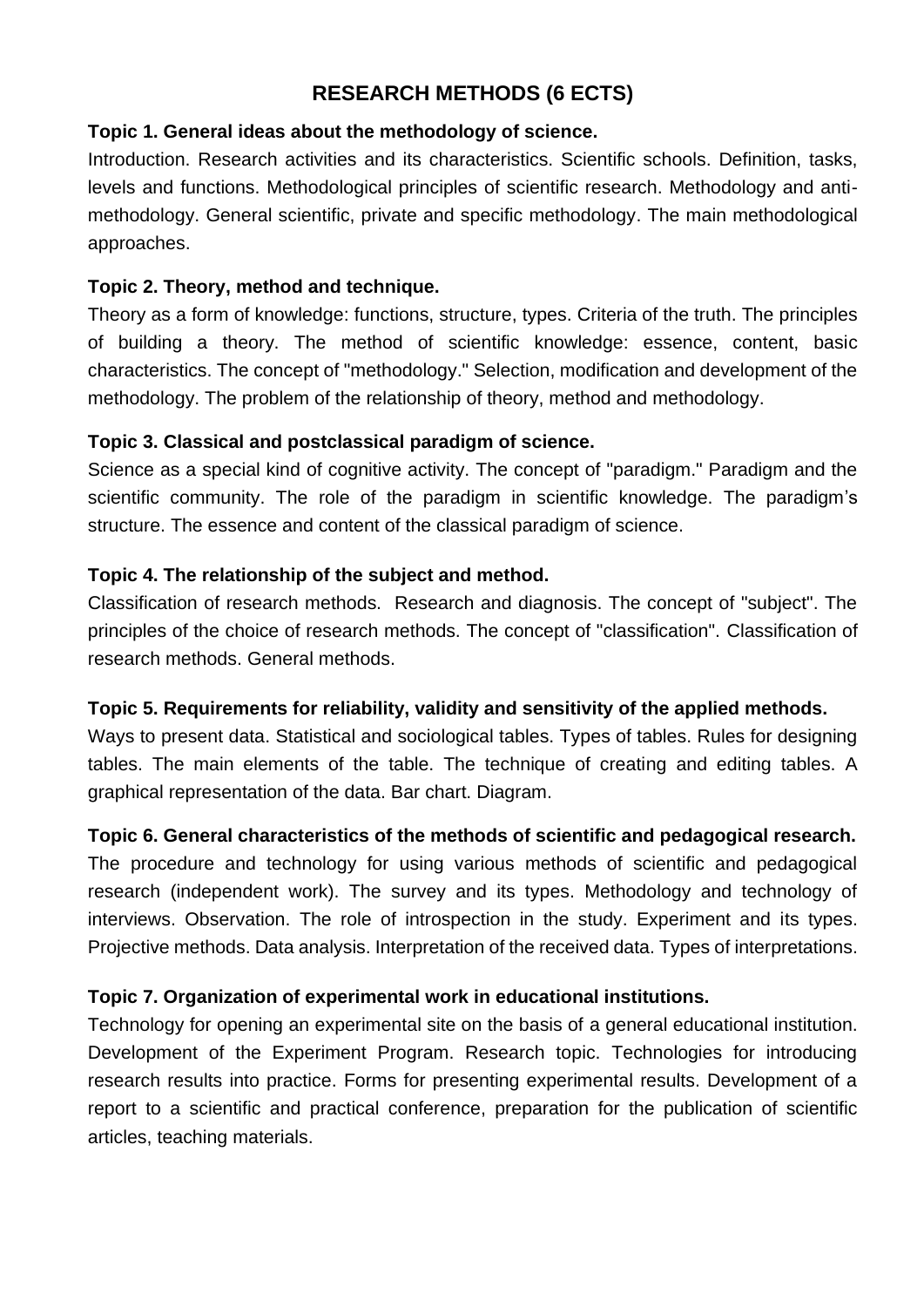# **STRATEGIC FINANCIAL MANAGEMENT (6 ECTS)**

## **Topic 1: Accounting for time and inflation factors in strategic financial management.**

The concept of changing the value of money over time. Assessment of the future and present value of money, discount. The economic nature and assessment of nominal and real interest rates. The essence and practical application of annuity.

# **Topic 2: Forecasting cash flows to shape economic policies and make strategic decisions.**

Cash flow concept. Net cash flow models. Cash flow forecasting information base. The main approaches to forecasting cash flows.

## **Topic 3: The main types of profit, income and expenses of the enterprise.**

The essence and function of profit. The main types of profit used in Russian accounting. The main types of profit used in management accounting and in international financial statements.

# **Topic 4: Determining the strategic parameters of financial security.**

The economic nature and methods of evaluating the breakeven point. Analysis of the change in the position of the breakeven point over time. The economic nature of the limit and the safety factor. Analysis and assessment of the relationship of sales volume and sales profit.

## **Topic 5: Strategic management of key indicators of profitability and capital structure based on the application of the effect of financial leverage.**

The economic content of profitability. Types of profit used in assessing key indicators of profitability. Factor analysis of economic profitability. Strategic management of economic profitability, taking into account the relationship of factors. The relationship of economic and financial profitability. Economic content and factor decomposition of the coefficient of sustainable growth. Strategic management of the pace of business development, taking into account the relationship of factors. The concept and economic content of capital structure. The effect of capital structure on the financial profitability of the enterprise. The essence, assessment and conditions of the positive effect of the financial leverage effect.

## **Topic 6: Creating a portfolio of real investments.**

Assessment of key performance indicators of investment projects. Analysis of the sensitivity of the effectiveness of investment projects to the effects of risks.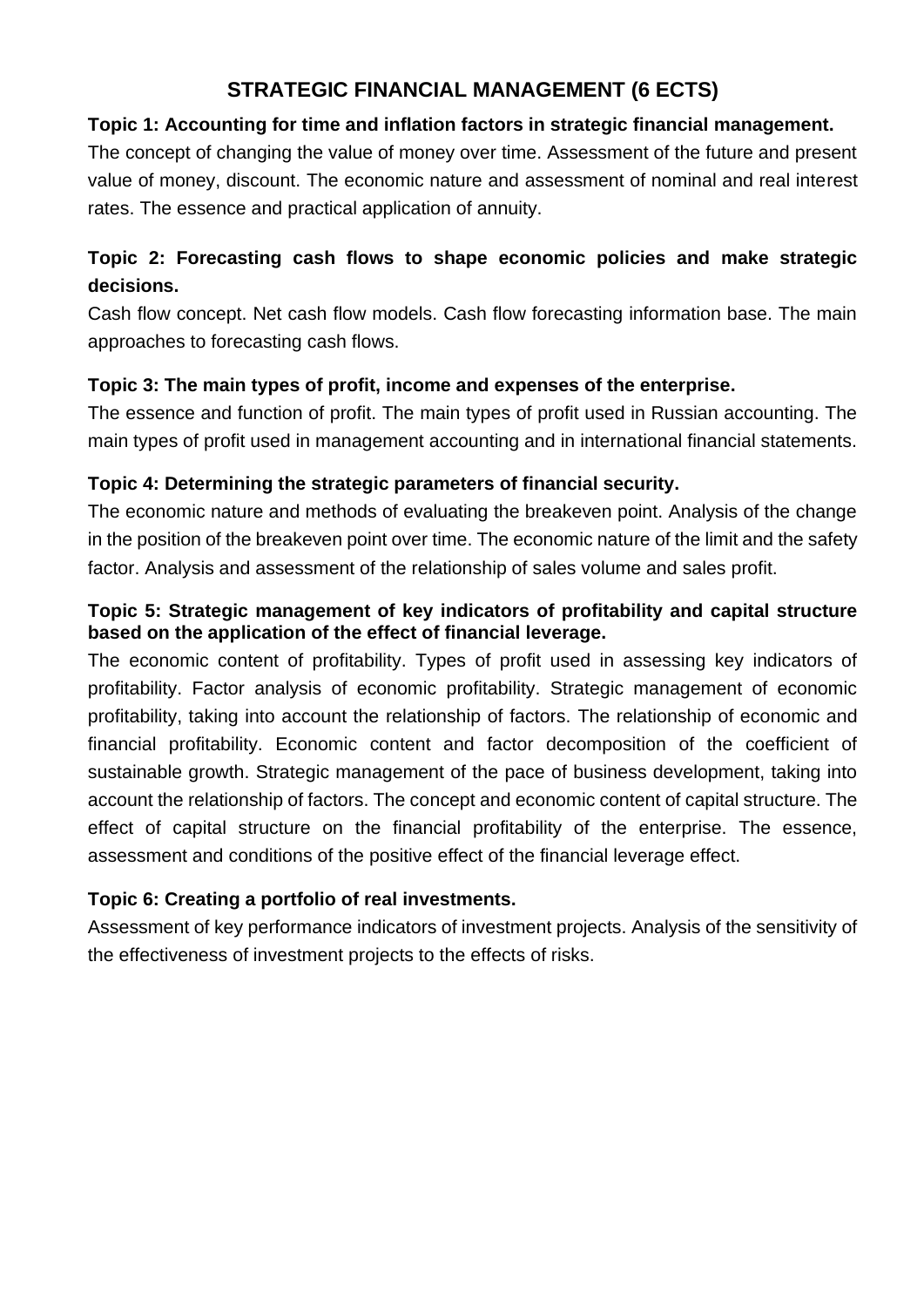# **INTERCULTURAL COMMUNICATIONS AND GLOBAL ETHICS (6 ECTS)**

#### **Topic 1: Introduction to the theory of intercultural communications.**

Basic concepts. History, object, subject of study of the subject.

#### **Topic 2: Intercultural Communication in Business and Education.**

Features of the interaction of students and teachers in different cultures. Organization of communication in a multicultural educational environment

#### **Topic 3: Intercultural communication in the areas of management, business and education.**

Intercultural communication in the areas of management and business. Intercultural communication in the field of education.

## **Topic 4: Intercultural Conflictology, Intercultural Competence, Consulting, Training.**

Intercultural conflicts and their resolution. Intercultural competence. Intercultural consulting, trainings.

# **PROJECT MANAGEMENT (6 ECTS)**

#### **Topic 1. The value and role of management in the project.**

Basic concepts of the project activity. Classification of projects. Project life cycle. Project participants. Management of the project. Environment of the project. Actual concept of the project management. Organizational structures of project management. Organizational tools of project management. Formation and development of the project team.

## **Topic 2. Methods of project justification.**

Project marketing. Initiation and evaluation of the acceptability of the project. Initiation of intent. Feasibility of the project. Business plan. Evaluation of commercial, fiscal and economic efficiency of the project.

## **Topic 3. Project planning methods.**

Objectives and principles of project planning. Development of the project area. Structural decomposition of the project. Time management of the project. Cost planning, quality level planning, information support of the project and project risks planning. Contract work in the project.

## **Topic 4. Methods of project management.**

Management of the project general plan. Confirmation of the project area. Overall control of project changes. Control of the changes of the project area, accomplishment of the project work planned schedule and cost of the project. Creating of the project communication system. Management of the project closing. Project performance measurement.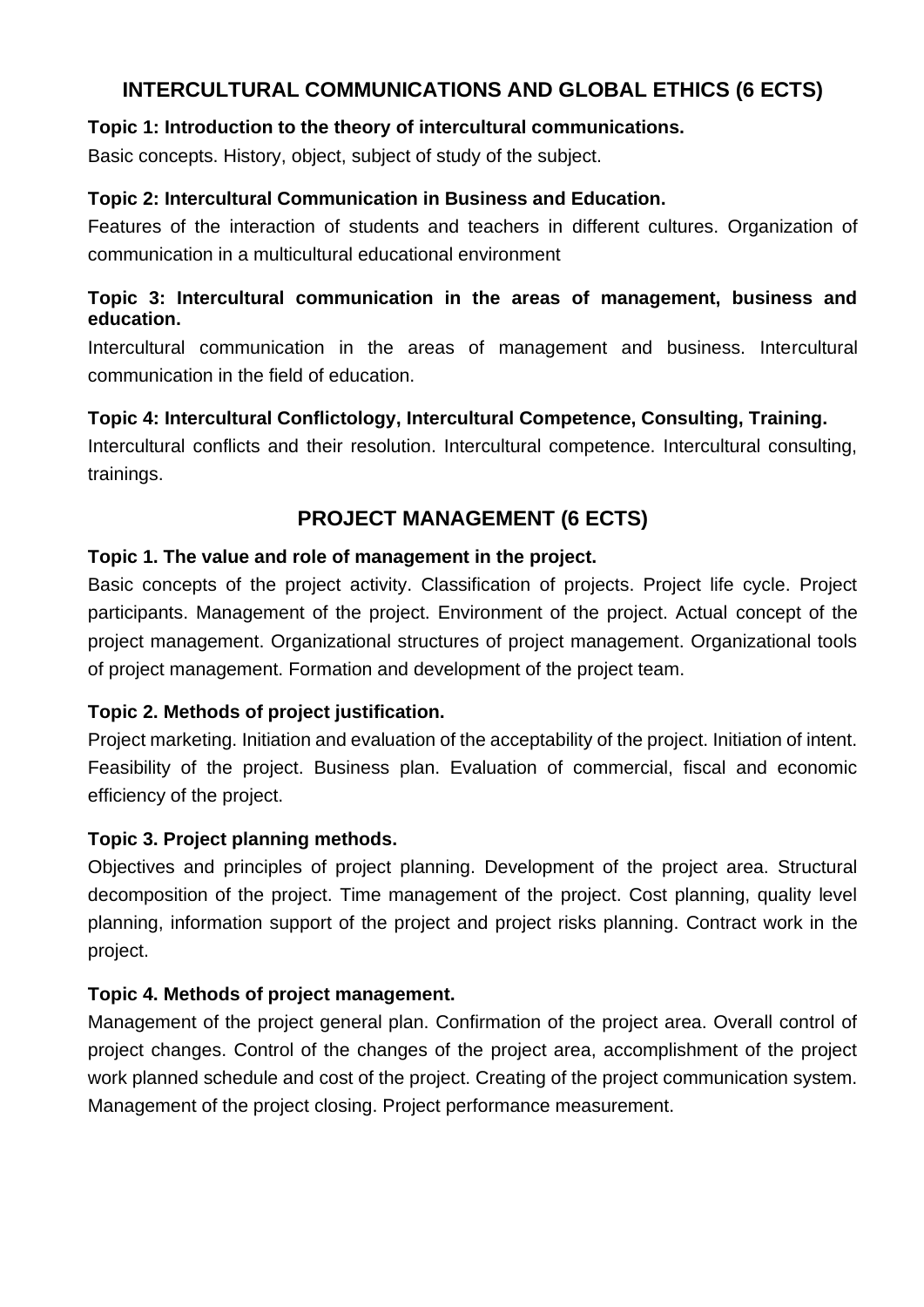# **FOREIGN ECONOMIC ACTIVITY AT THE ENTERPRISE (6 ECTS)**

## **Topic 1. Development of Foreign Economic Relations.**

The essence, functions and classification of external economic relations. International Economic Policy and its aspects: foreign trade policy, international investment policy, monetary policy, customs policy.

## **Topic 2. Problems of Russia's integration into the system of world economic relations.**

Russia in the world economy: economic strength, level of economic development, level of involvement and the place of Russia in world economy. Correlation and structure of export and import. Competitive strengths and weaknesses of Russia. Prospects of international trade specialization for Russia.

## **Topic 3. International trade and trade policy.**

International trade. The evolution of international trade theory. Benefits and problems of international trade. The structure of international trade. The features of different types of trade policy. Tariff and non-tariff control methods. International control of foreign trade transactions. The system of Russia's foreign trade regulation.

## **Topic 4. Foreign trade transactions and international contract.**

The details, essence and types of foreign trade transactions. The main types of international contracts. The features of legal substance of foreign economic agreement. The structure and content of sales and purchase agreement. Common mistakes of foreign trade contract drafting. Contracts for work and labor. Lease contracts and its features.

## **Topic 5. Pricing in international trade practice.**

The concept of world market price. The main types of contract prices. Organization of opportunistic price processes. Information support of pricing. Advertised prices and settlement prices. The discount system.

## **Topic 6. Payment and accounting relations in Foreign Economic Activity.**

The organization of payment and accounting relations in Foreign Economic Activity of Russian Federation. Correspondent banking relationships. Overseas banks and representative offices. SWIFT. The main methods of international payments: advantages and disadvantages.

# **Topic 7. Insurance of Foreign Economic Activity.**

The features of insurance of Foreign Economic Activity. Transport insurance. Hedging. Export credit insurance. Insurance of risks related to investments.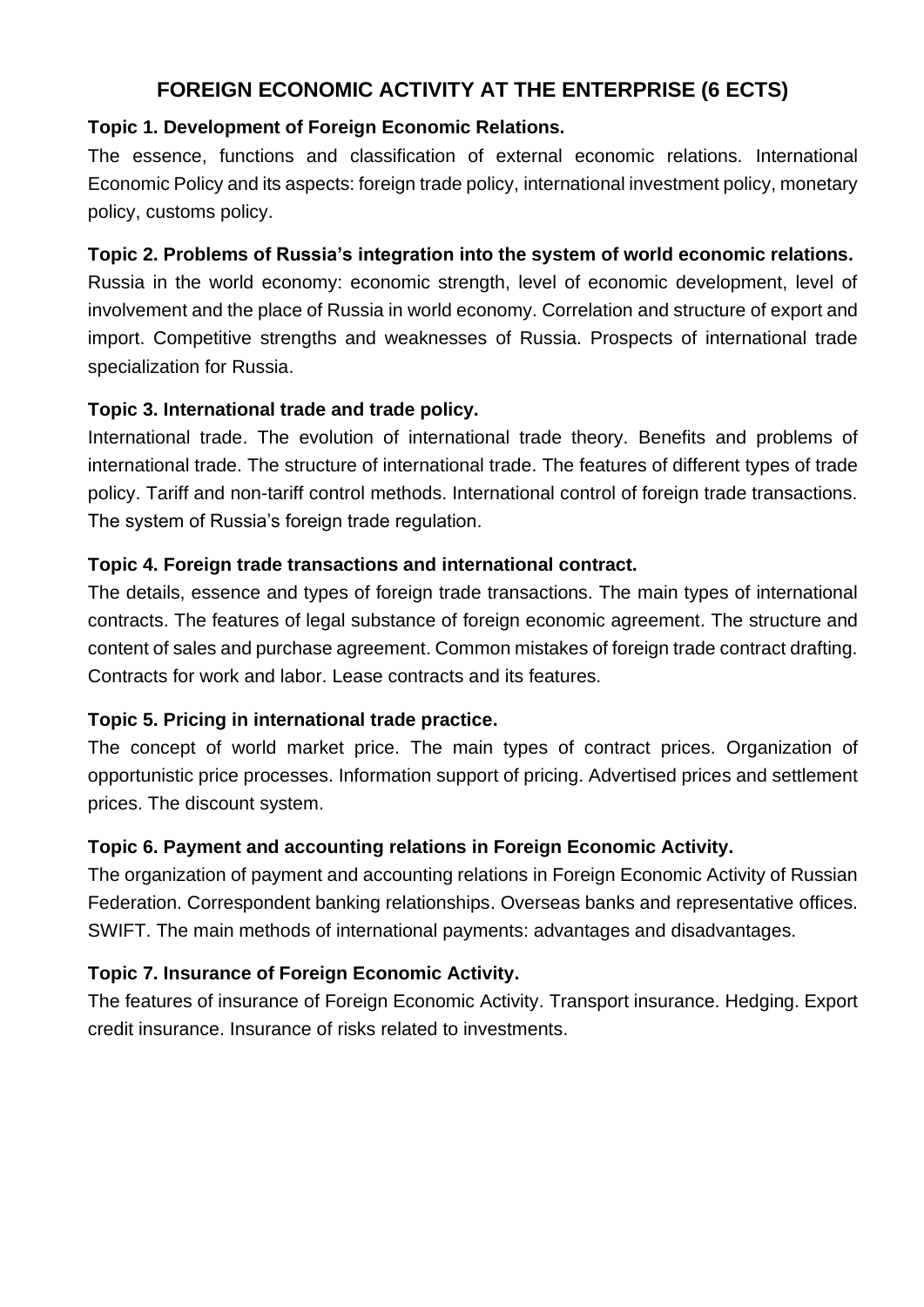# **MARKETING (6 ECTS)**

#### **Topic 1. Place of marketing in the system of social and economic categories.**

Antecedents of marketing**.** Reasons for using marketing. Socio-economic nature of marketing.

#### **Topic 2. Basic concepts, nature and content of marketing.**

Definition of marketing. Marketing environment. Objectives, principles, functions and types.

## **Topic 3. Marketing research: challenges, trends and techniques**.

Goals, objectives and directions of marketing research. Stages of marketing research. Methods of data collection. Final report. Market conditions assessment. Forecasts development.

## **Topic 4. Trade and assortment policy of an enterprise.**

Trade policy of an enterprise. Product life cycle. Strategy on different stages of the life cycle. Assortment policy of an enterprise. Innovation policy of an enterprise. The process of new products development. Market attributes of goods.

## **Topic 5. Consumer behavior studies.**

Characteristics of consumer types. Factors influencing consumer behavior. Model of taking decision on goods purchasing. Roles of consumers while buying goods.

## **Topic 6. Selection of target markets.**

Characteristics of market segmentation process. Target marketing, marketing complex formation.

## **Topic 7. Movement of goods in market conditions.**

Concepts, features and factors influencing the election of goods channels. Planning of product distribution. Characteristics of wholesale trade. Characteristics of retail sales. Direct sales.

## **Topic 8. Promotion of products on the market.**

The nature of product promotion. Promotion planning. Complex and strategies of promotion. Organization of advertising activities. Advertising of products. Sales promotion. Evaluation of promotion system effectiveness.

## **Topic 9. Pricing in market conditions. The concept of pricing.**

Classification and structure of prices. Pricing factors. Characteristics of pricing process. Pricing strategy. Market price adjustment.

## **Topic 10. Competitiveness of goods and services in market conditions.**

Role and importance of competition in market economy. Types and methods of competition. The concept and factors of goods competitiveness. Competitive strategies.

## **Topic 11. Evaluating of marketing effectiveness and marketing management.**

The system of indicators characterizing the effectiveness of marketing activities. Marketing activities planning. Formation of marketing budget. Control of marketing activities. Organization of marketing service activity.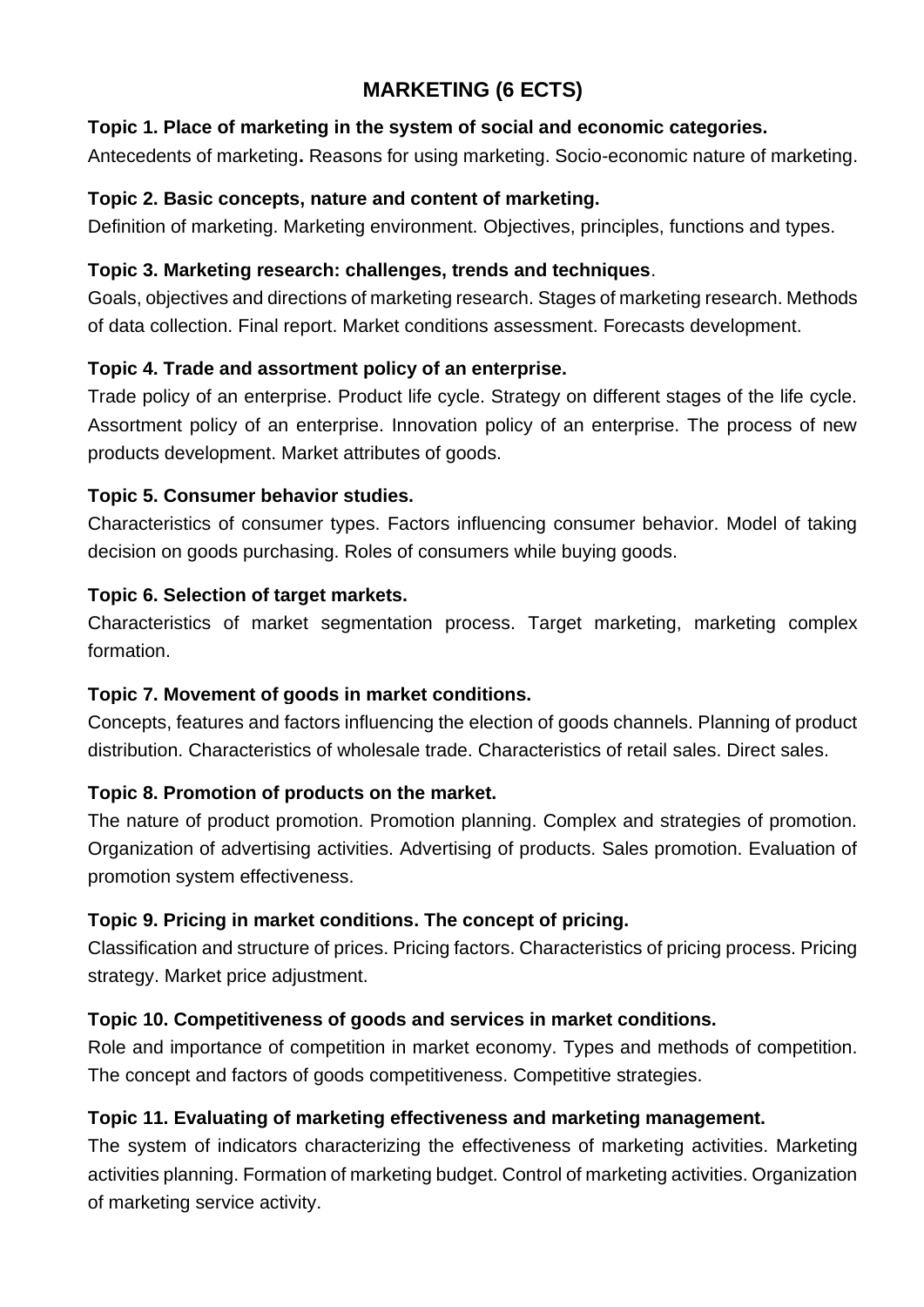## **FINANCIAL AND MANAGERIAL ACCOUNTING (6 ECTS)**

**Topic 1. Welcome to the World of Accounting.**

**Topic 2. Information Processing.**

**Topic 3. Income Measurement.**

**Topic 4. The Reporting Cycle.**

**Topic 5. Cash and Highly-Liquid Investments.**

**Topic 6. Accounts Receivable.**

**Topic 7. Inventory.**

**Topic 8. Long-Term Investments.**

**Topic 9. Property, Plant & Equipment.**

**Topic 10. Advanced PP&E Issues / Natural Resources / Intangibles**

**Topic 11. Long-Term Obligations.**

**Topic 12. Corporate Equity Accounting.**

**Topic 13. Financial Reporting and Concepts.**

**Topic 14. Financial Analysis and the Statement of Cash Flows.**

Students understand core accounting concepts, tools, and terminology that encompasses financial and managerial accounting information as it is used for planning, control, and decision-making purposes within the context of a global, multicultural and sustainable environment.

The student will understand how to use the primary financial statements for decision-making, including evaluating earnings trends and quality. The student will understand how to use accounting information, both financial and other qualitative information, for planning, implementing, controlling, and decision making related to enterprise activities. Managerial decision-making includes costing and pricing decisions; profit planning, operational and, responsibility accounting and performance evaluation.

Students can solve problems and interpret the results of break-even analysis and cost-volumeprofit analysis. Students can analyze profitability trends and quality.

Students calculate the cost of goods and services using job order costing, process costing, activity-based costing, standard costing and target costing.

Students use Return on Investment (ROI), Residual Income (RI), Economic Value Added (EVA) and the balanced scorecard for performance evaluation and responsibility accounting. Students will use the SAP Business by Design web based software to experience the use of an enterprise resource planning system within the context of an accounting information systems exercise.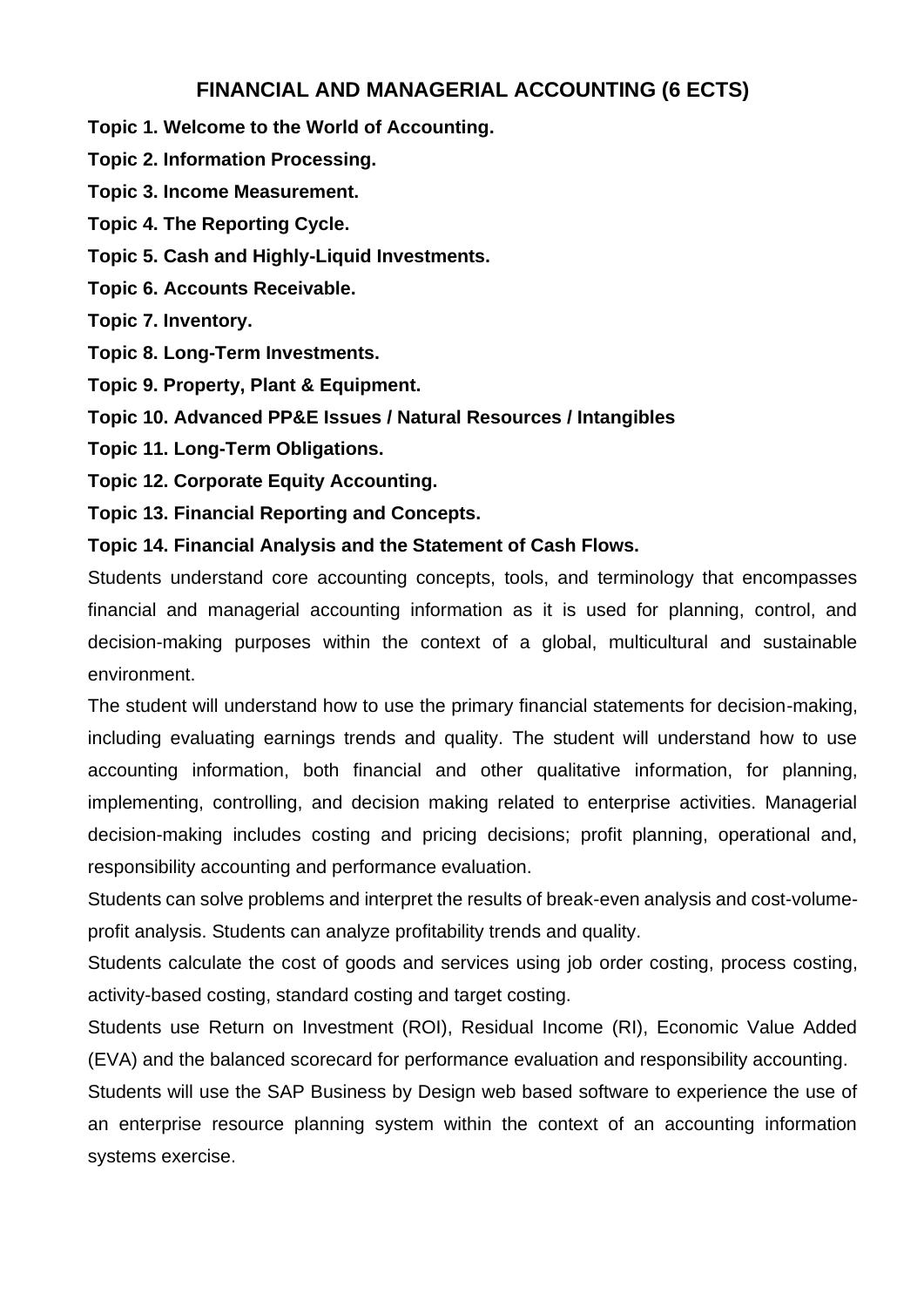# **FINANCE (6 ECTS)**

#### **Topic 1. Finance as an economic category.**

Historical character of finance. Relationship between Finance and state. Characteristic of Finance in production process. Relationship between Finance and other economic categories. Modern conceptions of Finance. Main approaches to interpretation of Finance in foreign literature. Influence of financial relations on production and consumption stages in social reproduction.

#### **Topic 2. Financial recourses.**

Financial recourses as material embodiment of financial relations. Sources and types of financial recourses of business entity, government and local authorities and main directions of its use. Financial resources of households, their formatting and use.

#### **Topic 3. Financial markets and its classification.**

Financial intermediation and financial intermediaries. Financial markets. Purpose and function of financial market segments: currency market, gold market, capital market. Perspectives of financial market development.

## **Topic 4. Financial System.**

Concept of Financial System. Financial flows. Content and structure of the Russian Financial System. Fields and elements of Financial System. Financial structure and regulation of Financial System.

## **Topic 5. Fundamentals of state financial management, budgeting, fiscal control.**

Concept of financial management. Objects and subjects of management. Direct and indirect methods of state financial regulation. Financial Management Authorities. Financial planning and forecasting. Matter, models and forms of fiscal control.

#### **Topic 6. Financial policy.**

Concept of financial policy. Types of financial policy. Financial regulation of socio-economic processes. Financial risks and its types. Finance role expending under modern conditions.

## **Topic 7. Budget as a central element of financial system.**

Budget in macroeconomic regulation. Budget system of the Russian Federation. Infrastructure of the Russian Federation budget system. Budget deficit and its regulating. Concept, role and functions of state credit. Forms of credit. National debt.

#### **Topic 8. Budget process.**

Content and participants of budget process. Stages of budget process. Budget project planning. Approval of a budget. Budget execution. National and municipal control.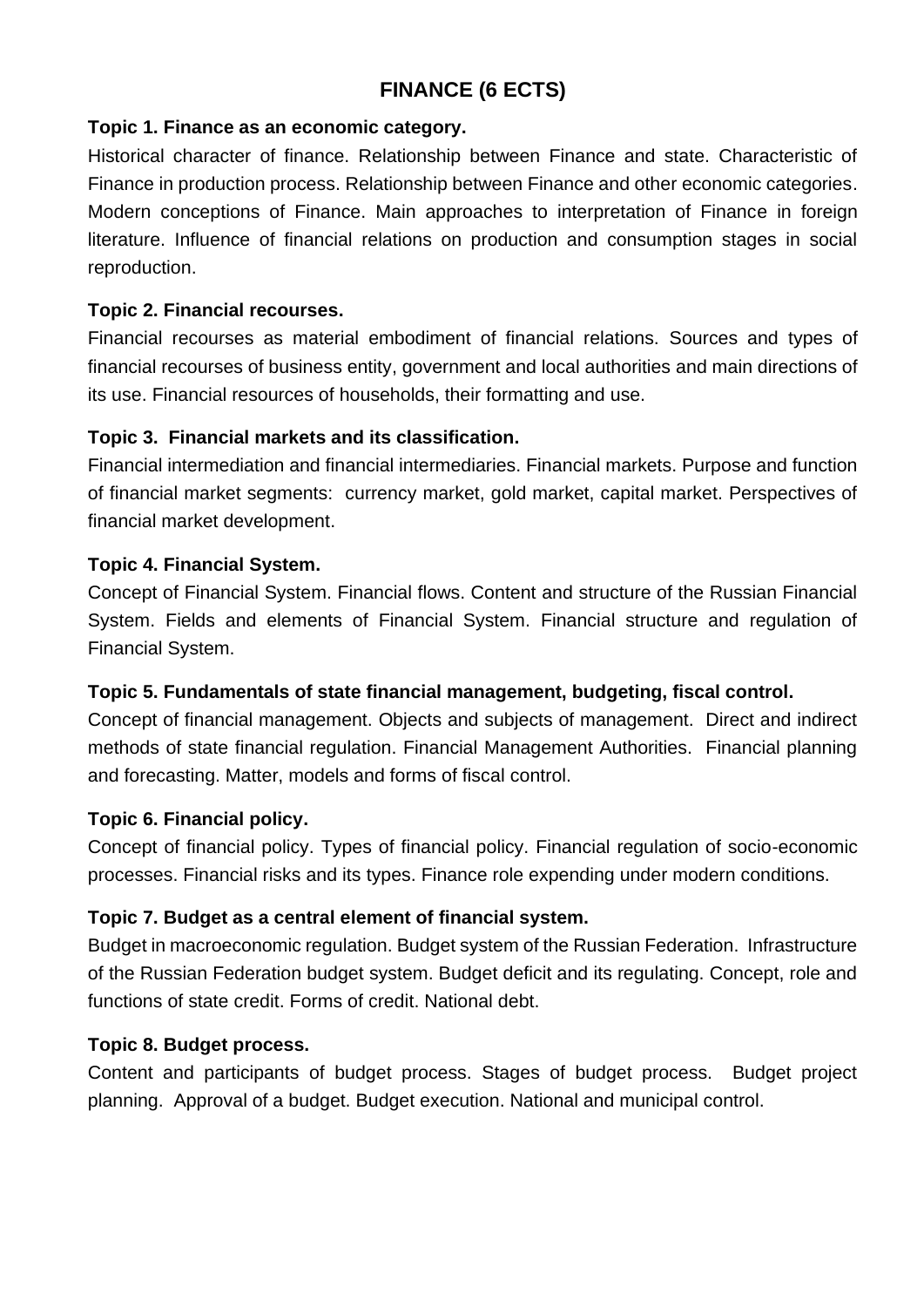# **HISTORY OF INTERNATIONAL RELATIONS (6 ECTS)**

## **Topic 1: Subject, problems and objectives of the discipline.**

# **Topic 2: International relations in V – X centuries.**

Civilizational problems in international relations (IR). Formation of a new Europe and the great transmigration of the peoples.

# **Topic 3: IR in X – XV and national consolidation in Europe.**

Holy Roman Empire, its role in European society. Rivalry of England and France as the central factor of European IR of that time.

# **Topic 4: Change of epochs in Europe and problems of IR (from chaos to order).**

30-years war (1618 – 1648) and Westphalian peace (1648). The War of the Spanish Succession and Utrecht peace (1713 – 1714); Northern war (1700 – 1721).

## **Topic 5: History and problems of IR in XIX century.**

IR before WW I. Formation of Triple Alliance and Entente. IR during WW I.

## **Topic 6: Versailles-Washington (interwar) system of IR.**

Territorial issues, borders demarcation, formation of new states. Lausanne conference (1923). USSR's foreign policy.

# **Topic 7: WW II and IR.**

Contradictions in anti-Hitler coalition, The second front problem. Potsdam conference. Territorial disputes, new borders.

## **Topic 8: "Bipolar" IR system and "cold" war.**

Yalta-Potsdam IR system and its evolution.

## **Topic 9: Problems of IR in 1970-s and USSR's foreign policy.**

## **Topic 10: IR in 1980-s and perestroika in the USSR.**

American program of Star Wars. End of cold war. Changes in IR after the collapse of the USSR.